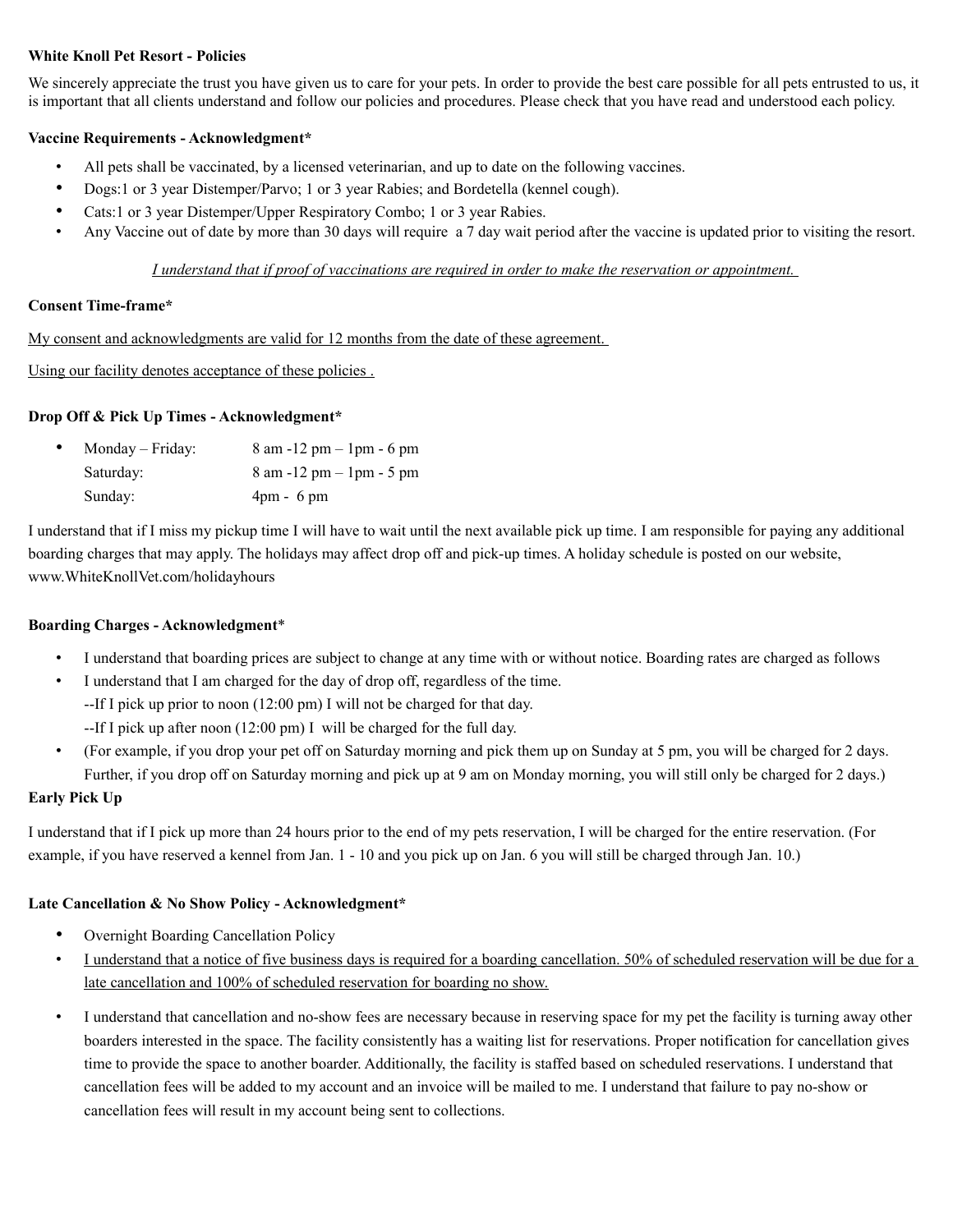# **Overnight Boarding Holiday Cancellation Policy (Thanksgiving & Christmas)**

• I understand that a notice of ten business days is required for all reservations in November and December (the Thanksgiving and Christmas holiday season). I understand that cancellations without proper notification will be charged 50% of the boarding reservation. No shows will be charged 100% of the reservation.

## **Ingestion of Foreign Objects - Acknowledgment\***

• I understand that the staff at White Knoll Pet Resort takes all reasonable precautions for each pet to avoid the ingestion of foreign objects, however, dog behavior by nature is unpredictable. I understand that White Knoll Pet Resort will not pay for, reimburse, or be held liable for the ingestion of any foreign object. This includes, but is not limited to bedding, rocks, shrubbery, and toys or pieces of toys.

### **Owner Property & Bedding - Acknowledgment\***

- I understand that White Knoll Pet Resort will not be held responsible for lost or damaged property. (We discourage leaving personal items such as bedding as many pets will mark their property in a kennel type situation).
- I understand that personal bedding must be labeled with a permanent marker (no tape)
- I understand that the staff of White Knoll Pet Resort will remove personal bedding if it is being chewed on and replaced with resort bedding. I understand that personal bedding must be washable. If it is not washable, it will not be placed in the kennel.
- I understand that personal bedding will be washed  $\&$  dried if there is a water bowl spill or soiling. While personal bedding is being washed, resort bedding will be provided.

## **Toys & Treats - Acknowledgment\***

• I understand that no toys, bones, rawhide's, or CET treats are allowed in the kennels. They are a choking hazard! Treats, jerky, and biscuits that are consumed immediately are OK and provided per owner request. A stuffed kong is allowed in the kennel during lunch (stuffed with peanut butter or soft food). We will not accept personal kongs, the service must be purchased through White Knoll Pet Resort. This is to avoid us losing your kong by getting it mixed up in our supply.

## **Medications & Supplements - Acknowledgment\***

• I understand that medications and supplements must be provided in original packaging. Medications or supplements provided in other packaging (i.e. a plastic bag) will not be administered. By signing below, I give my consent and permission for the staff at White Knoll Pet Resort to administer all medications and supplements you, or your agents, provide and list on the boarding or day camp contract. There is an additional daily charge for administering medications.

### **Prescription Medications - Acknowledgment\***

• I understand that prescription medication must be in a prescription bottle with a current prescription label from a licensed veterinarian. We will administer the medication in accordance with the labeling instructions. We will not administer prescription medication "offlabel". Prescriptions with altered labels will not be administered.

## **Consent & Release, Owner of Record\***

• I am the owner of record for the pet(s) above. As such, I am both legally and financially responsible and am authorized to make medical decisions.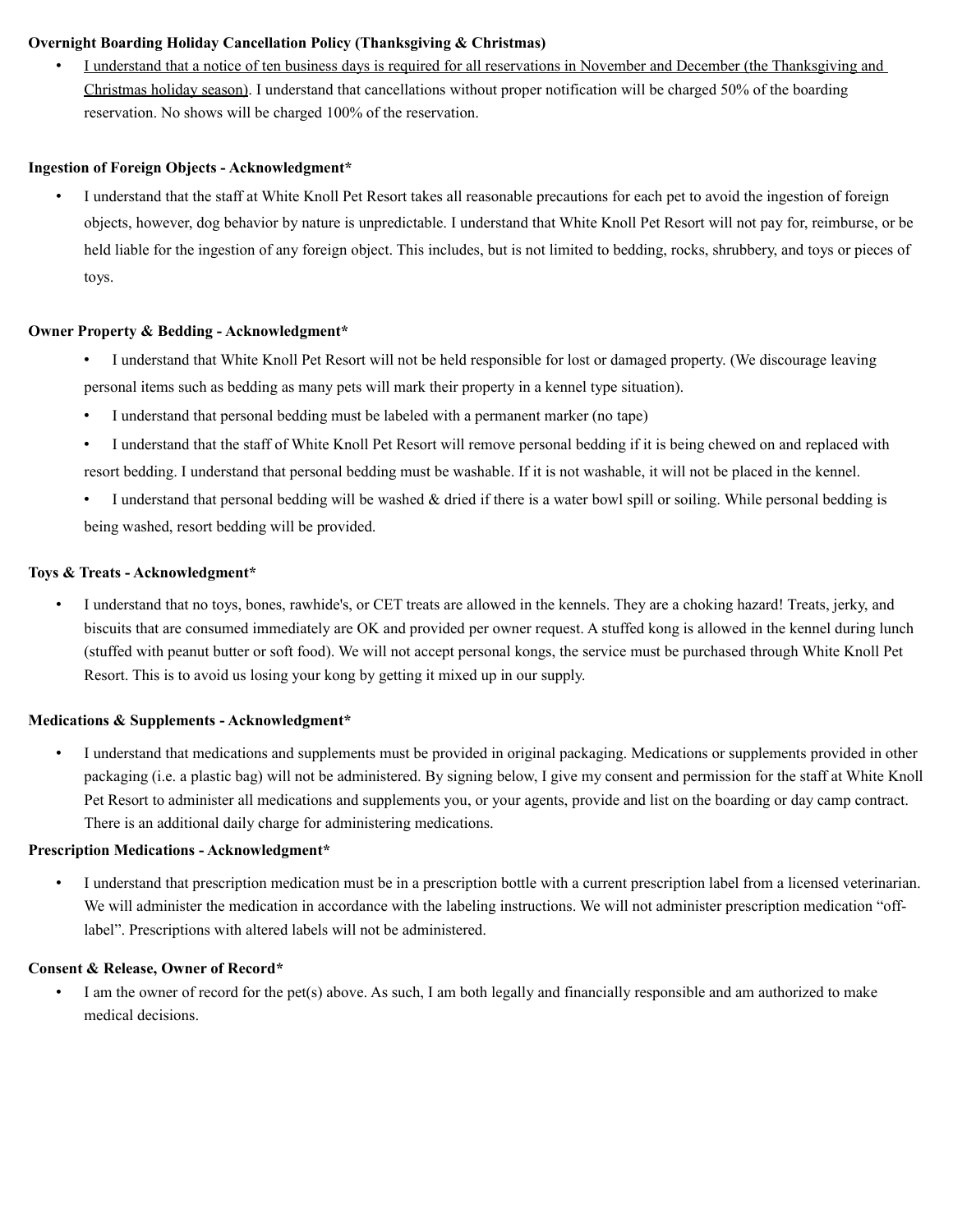### **Communicable Disease - Acknowledgment and Release\***

- A Communicable Disease is any illness that dogs contract when they commune together. Some common examples include, but are not limited to, kennel cough, conjunctivitis (eye infection), and papillomavirus (mouth warts). Kennel Cough is one of the most common illnesses that dogs contract. There are variations in strains of kennel cough and the current vaccines are not designed to cross-protect against all types. The label descriptions on vaccines do not indicate complete protection from infection or clinical signs. Even if your dog is vaccinated, there is still a risk of them contracting this illness. We require the Bordetella (kennel cough) vaccine because it is the best practice in protecting your pet, as well as, the other pets in our care.
- I understand that while White Knoll Pet Resort takes all reasonable steps to avoid communicable diseases, there is still a risk of acquiring a communicable disease while boarding, grooming or day camp. In the event my pet(s) contracts such disease while visiting, I assume all risks and agree to pay the costs of all treatments, exams, diagnostics, and medications. I further agree to hold the owners and staff of White Knoll Pet Resort harmless from expenses incurred for such treatment. Payment, in full, for treatment of any illness is required at pickup.

## **Group Play Informed Consent\***

- I consent for my dog(s) to participate in group play at White Knoll Pet Resort. I understand that during playtime my dog will be playing in a group with other dogs. Although the staff of White Knoll Pet Resort will closely supervise all group play in strict accordance to the standards and guidelines established by the South Carolina Department of Agriculture, I understand and accept that play behavior, unknown or undocumented aggression or participation in routine daily activities can lead to altercations or injuries (including, but not limited to, puncture wounds, scratches, sprains, ACL tear, broken bones, etc.). I further, understand that if my  $\log(s)$  is injured during playtime, he/she will be examined and treated by the doctor(s) and staff at White Knoll Veterinary Hospital & Pet Resort or another Veterinary facility if necessary . I willingly assume all risks of and responsibility for the costs (including but not limited to professional fees, medications, and diagnostics) to treat any injuries my dog(s) sustains while at White Knoll Pet Resort. I further, understand and accept that the owners and staff of White Knoll Pet Resort will not be held liable for any injuries or death sustained by my dog while under their care. Payment, in full, for treatment of any injury is required at pickup.
- I understand that for safety purposes any pets over 6 months of age must be spayed or neutered to participate in group play.

### **Day Care Package Refund & Transfer Policy - Acknowledgment\***

• Day care packages or pre-purchased days are nonrefundable and cannot be transferred to pay for other services.

### **Emergency Release and Medical Treatment – Authorization\***

• I understand that if the need arises medical treatment for my pet will be provided by the doctor(s) and staff of White Knoll Veterinary Hospital or another Veterinary facility if necessary. I consent to all treatments and I agree to pay all costs associated with such treatment. I understand that someone from White Knoll Pet Resort will attempt to notify me at the phone number(s) I provide and that if I, or my agents, cannot be reached in a reasonable amount of time I authorize a doctor of this facility to make all medical decisions for my pet.

### **Intact Males Potential for scrotal irritation/redness/rash - Acknowledgment\***

• I understand that intact (not neutered) male dogs can sometimes develop a rash or irritation on the skin of the scrotum due to the cleaners that are used to keep the resort clean and healthy for all pets. Even after the floors of the resort are cleaned and dried, if the scrotal skin is moist or damp the cleaner can become reactived and upon prolonged contact may irritate the sensitive skin of the scrotal area. I understand that in an effort to lower the risk of irritation, elevated beds are used inside the kennel (additional \$3). I understand that while the elevated beds reduce risk for scrotal irrititation, the risk is still present.